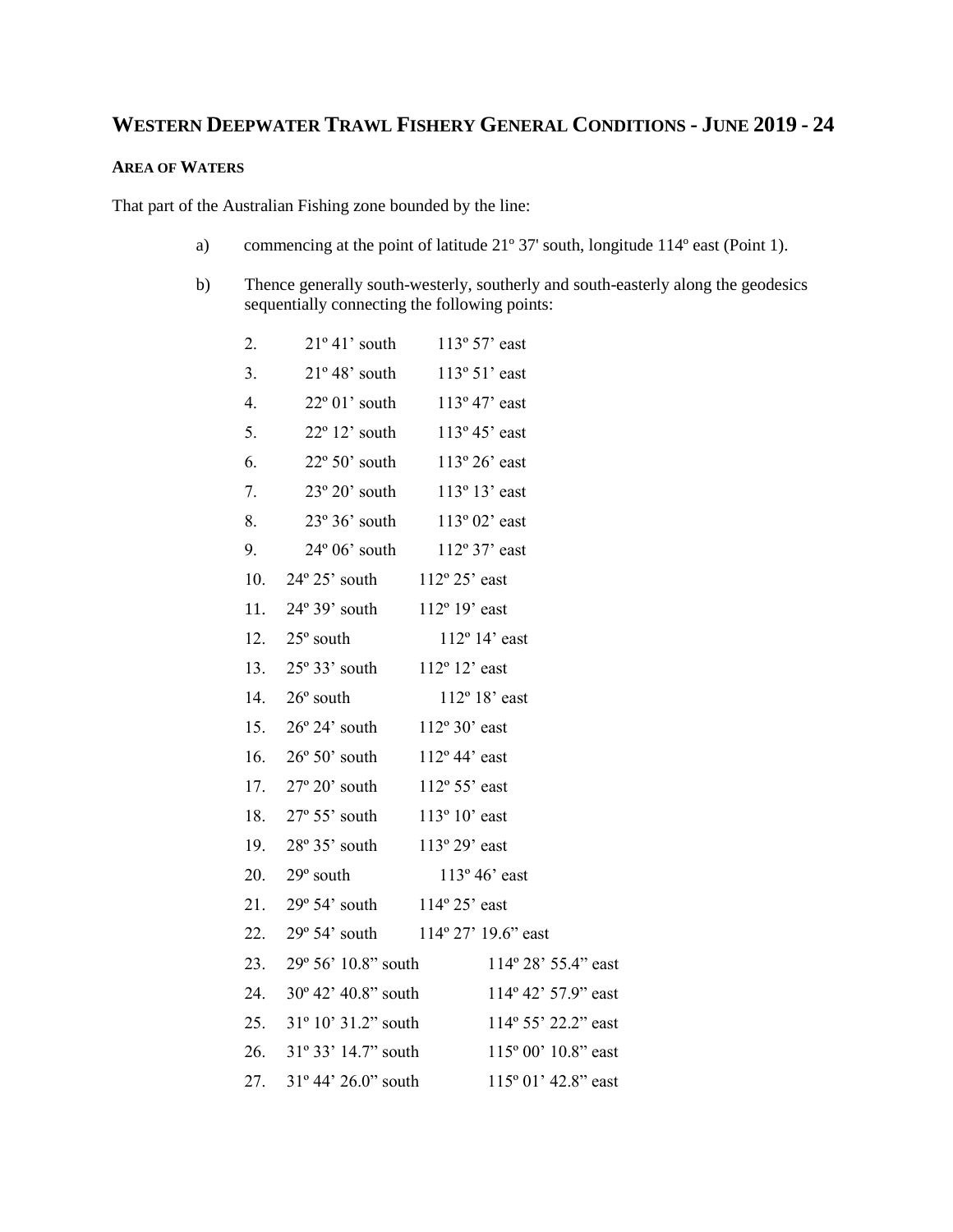|  | 28. 31° 58' 03.3" south                            | $115^{\circ}$ 14' 33.3" east                |
|--|----------------------------------------------------|---------------------------------------------|
|  |                                                    | 29. 32° 20' 01.2" south 115° 05' 16.1" east |
|  |                                                    | 30. 32° 53' 37.8" south 114° 42' 00.3" east |
|  |                                                    | 31. 33° 00' 00.0" south 114° 39' 24.7" east |
|  |                                                    | 32. 33° 00' 00.0" south 114° 38' 07.1" east |
|  | 33. 33° 10' south 114° 34' east                    |                                             |
|  | 34. 33° 30' south 114° 29' east                    |                                             |
|  | 35. 34° south 114° 27' east                        |                                             |
|  | 36. $34^{\circ} 20'$ south $114^{\circ} 30'$ east  |                                             |
|  | 37. $34^{\circ}$ 41' south 114 $^{\circ}$ 40' east |                                             |
|  | 38. 34° 52' south 114° 50' east                    |                                             |
|  | 39. $34^{\circ} 58'$ south $115^{\circ}$ east      |                                             |
|  | 40. 35° 01' south 115° 08' east                    |                                             |
|  |                                                    |                                             |

- c) Thence south along the meridian of longitude 115º 08' east to its intersection with the Australian Fishing Zone at the closest point of latitude 38º 14' 17.8" south (Point 41);
- d) Thence generally north-westerly, northerly and north-easterly along the outer limit of the Australian Fishing Zone to its intersection with the meridian of longitude 114º east, closest to point of latitude 17<sup>°</sup> 11' 38.5" south, longitude 114<sup>°</sup> east (Point 42); and
- e) Thence south along that meridian of 114º back to the point of commencement.

## **Conditions applying to this Fishing Permit**

In addition to the conditions specified by sub section 32(5) of the *Fisheries Management Act 1991,* and the condition in sub section 42(2) to comply with any log book determination, and the condition to comply with any Direction under s41A in accordance with sub section 32(7A), the following conditions are specified for the purposes of sub section  $32(6)$  sub paragraph (a)(i):

*Note: Under sub section 32(8) these conditions may be varied, revoked or a further condition specified by written notice from AFMA.*

By s42B(2) of the Act, Regulations may prescribe conditions that apply to fishing concessions. Regulations have been prescribed in the Fisheries Management Regulations 1992 providing conditions that apply to this fishing concession in particular:

| <b>Regulation 9AB:</b> | Nominated boat must be used on trip.                                            |
|------------------------|---------------------------------------------------------------------------------|
| Regulation 9D:         | Concession holder to ensure that vessel monitoring system is operational.       |
| Regulation 9F:         | Concession holder to ensure provision for observer and equipment to be carried. |
| <b>Regulation 9G:</b>  | Concession holder to ensure observer enabled to perform functions.              |
| Regulation 9I:         | Fish to be disposed of to fish receiver permit holder.*                         |
| Regulation 9J - 9ZL:   | Catch limits.*                                                                  |
| Regulation 9ZO:        | Prohibited ways of processing fish.                                             |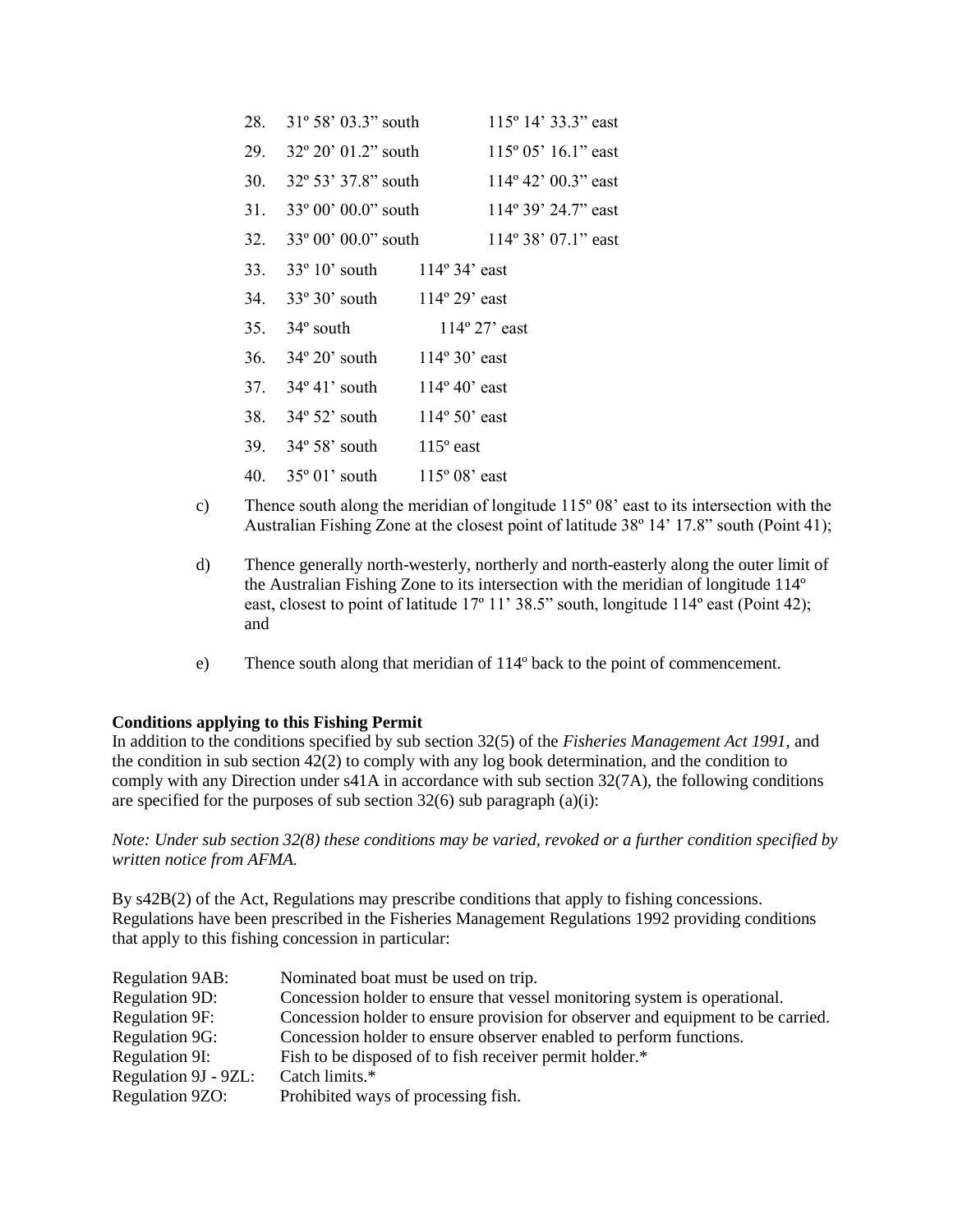| <b>Regulation 9ZP:</b> | Removal of shark liver.                                                      |
|------------------------|------------------------------------------------------------------------------|
| <b>Regulation 9ZS:</b> | No interaction with protected organism.                                      |
| <b>Regulation 9ZT:</b> | Recording and reporting interaction with protected organism.                 |
| Regulation 9ZU:        | Reporting interaction with protected organism if protected organism injured. |
| <b>Regulation 9ZV:</b> | Reporting interaction with protected organism if protected organism killed.  |

\* not applicable to some concessions

## **AREA LIMITATION**

1. The holder must not fish under this concession outside the area of waters described in this document.

## **GEAR LIMITATION**

- 2. This concession authorises the use of the following gear only:
	- (a) Trawl gear.

## **TRANSHIPPING OBLIGATIONS**

- 3. The holder may:
	- (a) Tranship fish taken by the nominated boat to other boats authorised to receive fish in the area specified in this concession; and
	- (b) carry fish taken from other boats authorised to take fish in the area specified in this concession.

## **TAKING/CARRYING SHARK OBLIGATIONS**

- 4. The holder must not take deepwater dogfishes of the following species Harrissons Dogfish (*C*. *harrissoni*), Endeavour Dogfish (*C. moluccensis*), Southern Dogfish (*C*. *zeehaani*) and Greeneye Spurdog (*Squalus chloroculus)* - unless;
	- (a) for trips under 6 days the combined amount of these species taken does not exceed 15kg whole weight per day; or
	- (b) for trips over 6 days the combined amount of these species taken does not exceed 90kg whole weight per trip.

In this condition;

- one day is a 24 hour period that commences at  $00.01$  hours UTC + 10.
- the weights in clauses (a) and (b) apply to all deepwater dogfish of the species specified, including those returned to the water whether alive or dead.

Deepwater dogfishes of the species specified in this condition that are taken alive, must be returned to the water carefully and quickly.

#### **OTHER OBLIGATIONS**

- 5. If a boat is nominated to this concession, at all times when the boat is being used under this concession, the holder must have provided to AFMA a current emergency contact facility for the nominated boat.
- 6. An emergency contact facility must enable AFMA to contact the boat immediately and directly at any time when the boat is at sea, including in the event of an emergency.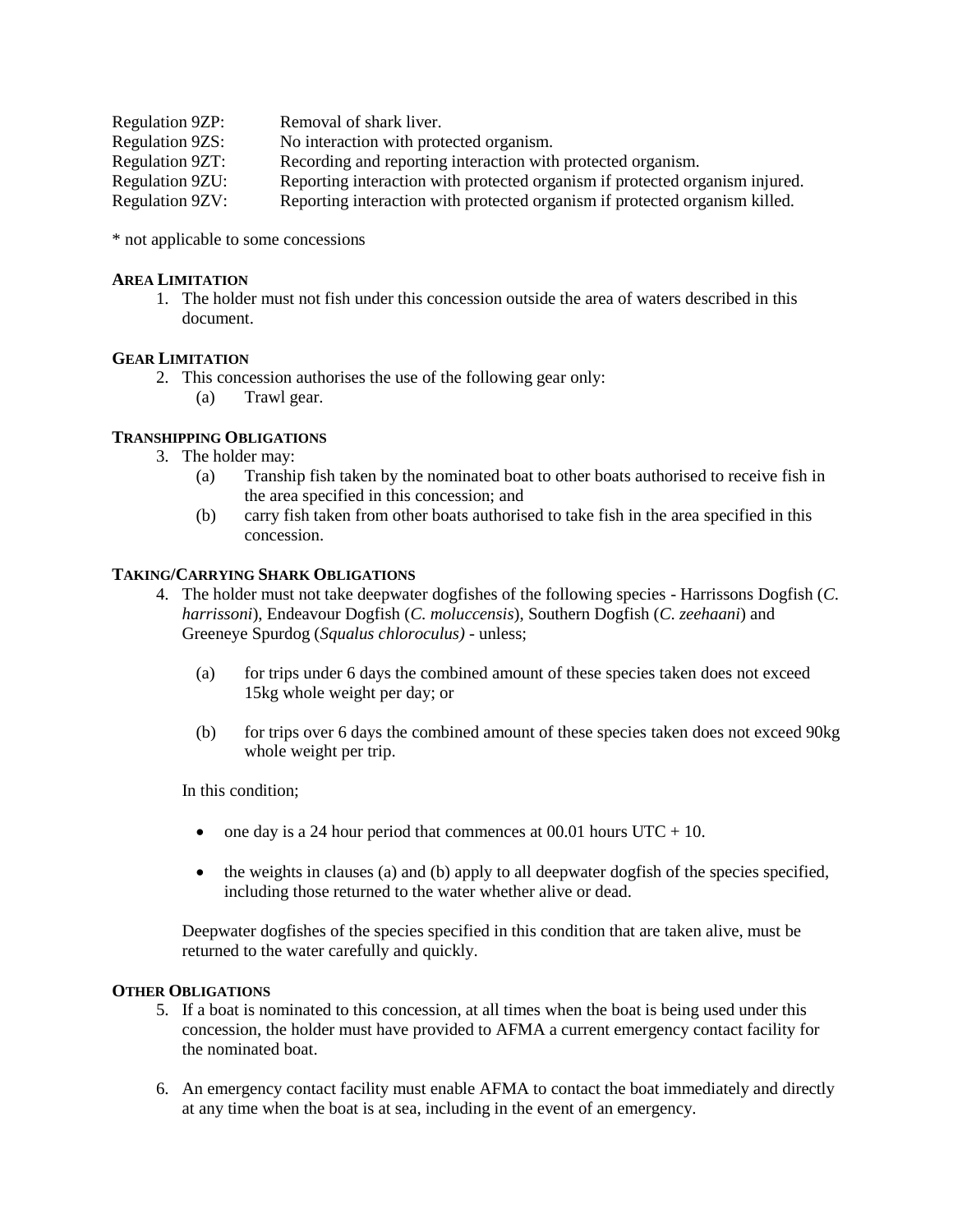7. AFMA must be notified immediately of any change in contact details, by fax sent to (02) 6225 5426 or by email to  $\frac{1}{\text{icensing} \omega \cdot \text{afma.gov.au}}$  and the boat must not depart on a fishing trip unless AFMA has been so notified of the change in contact details.

*Note: The emergency contact facility may take the form of a satellite phone number, or skipper or crew member's mobile phone number - any number that may be used by AFMA to contact the boat while it is at sea at any time, including in the event of an emergency.* 

## **AGENT OBLIGATIONS**

- 8. The holder accepts concurrent liability for all conduct by its servants or agents infringing the *Fisheries Management Act 1991* (or the Regulations, Management Plans or concession conditions made by virtue of that Act) who may be engaged by the holder to conduct on the holder's behalf activity under this concession.
- 9. Liability for the conduct of the holder's servants or agents arises, even if the conduct may be, or actually is, beyond the scope of the servant or agent's actual or apparent authority where it is a breach that occurs during the conduct of activity authorised by this concession.
- 10. The holder may avoid concurrent liability for conduct whilst conducting activity under this concession if, but only if, the holder can establish that the infringing conduct could not possibly have been prevented by any action or precaution that the holder might have reasonably taken.
- 11. The giving of an indemnity by the servant or agent to the holder for any penalties incurred by the holder, for infringing conduct by the servant or agent is not, of itself, a reasonable precaution to prevent infringing conduct.

#### **OBSERVER REQUIREMENTS**

- 12. For all fishing trips under this fishing permit the holder must, if requested by AFMA, arrange for the carriage of fishery observers (observers) on the nominated boat.
- 13. The holder must ensure that the observer is given reasonable access to all areas and facilities of the boat required to collect data, samples, video footage, photographs and other information required to permit independent assessment of the boat's fishing activities.
- 14. The holder must ensure that the observer is provided with a satisfactory standard of accommodation, meals, medical care and a safe and healthy living and working environment in which the observer is free from harassment and undue influence.
- 15. The holder must make the boat's communication facilities available with reasonable daily access to allow the observer to make scheduled communications.
- 16. The holder must contact the AFMA Western Deepwater Trawl Fishery Manager on (02) 6225 5555 (business hours) or the Observer duty phone on 0427 016 859 (after hours) to arrange for an observer placement as soon as possible and at least 72 hours prior to departure.

*Note: The holder is required to meet the cost of observers. Failure to meet these costs in full may result in this fishing permit being suspended and/or cancelled.*

#### **TEMPORARY ORDER OBLIGATIONS**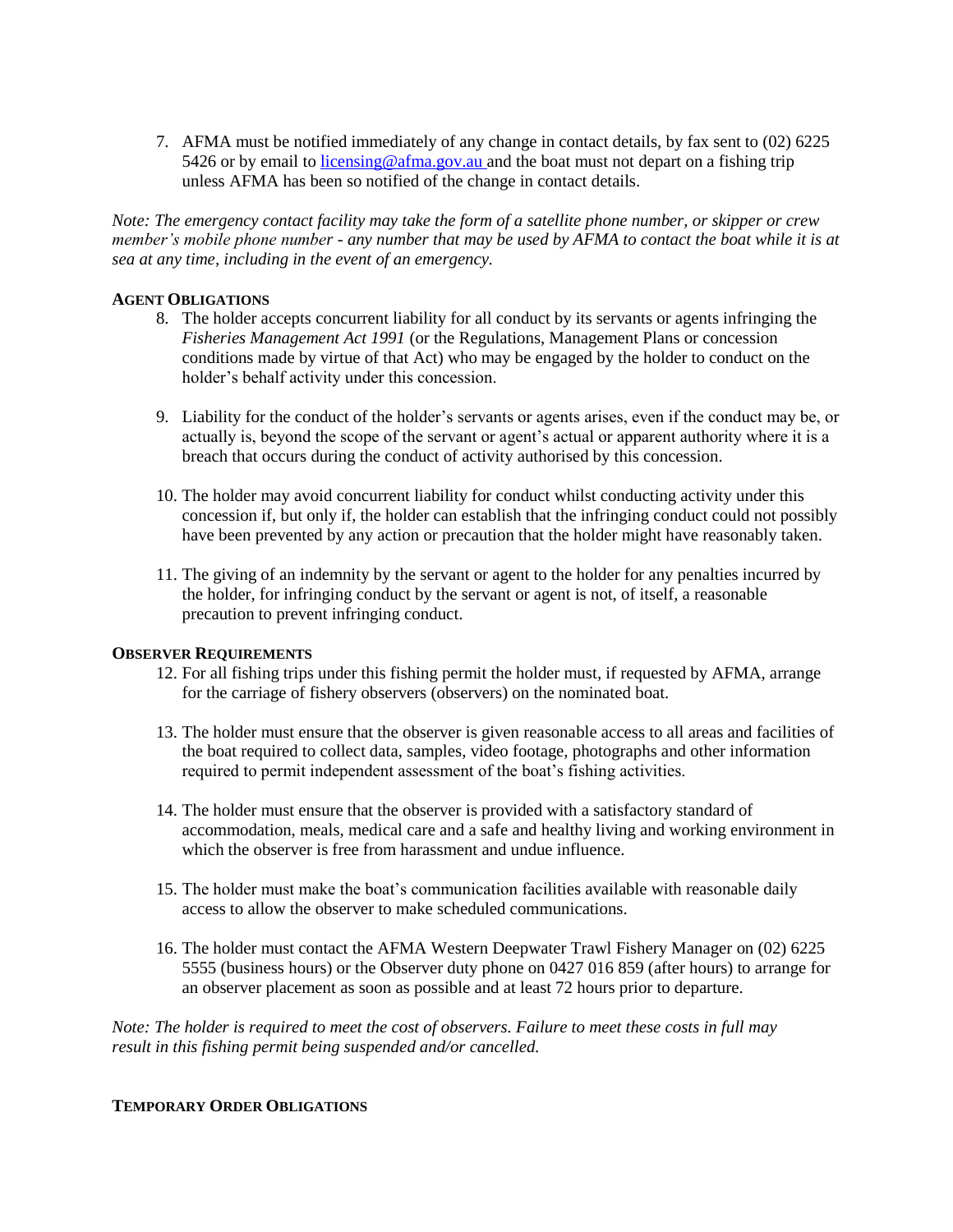17. The holder must comply with any Temporary Order made under sub section 43(2) of the *Fisheries Management Act 1991* and to the extent that any provision herein is inconsistent with such Temporary Order sub section 43(9) provides that the provision herein is overridden by the Temporary Order until the Temporary Order ceases to have effect*.*

## **NAVIGATING IN CLOSED ZONES**

18. AFMA may suspend this concession in accordance with this condition, pursuant to section 38(1)(c) of the *Fisheries Management Act 1991,* if it reasonably appears by VMS transmission from the nominated boat, that there is a failure by that boat while in a closed zone for the purposes of regulation 37B of the *Fisheries Management Regulations 1992*, to meet the exempting provisions of sub regulations 37C(2), or (3) or sub regulation 37D(2) or (3)*.* Such suspension will then continue until the concession holder provides a full written explanation, to the satisfaction of the delegate responsible for issuing that suspension, of the lawful reason for the boat being in that closed zone at that time, or until the expiration of the suspension under sub section 38(2); whichever is the earlier.

# **MANDATORY AFMA SUPPLIED VMS**

## 19. Direction to Fit

- 1. When directed by AFMA in writing, the concession holder (or a person acting on the holder's behalf) must;
	- a. make available, within 14 days of the date of the written direction, the boat nominated to this concession for the purposes of installation of an AFMA Vessel Monitoring System unit (AFMA VMS unit) by an AFMA approved technician, and
	- b. Provide all reasonable assistance to the AFMA approved technician including (but not limited to);
		- i. the provision of an un-interrupted connection to the boat's main power source, and
		- ii. an appropriate position for the mounting of the AFMA VMS unit.
- 2. When directed by AFMA in writing, the concession holder (or a person acting on the holder's behalf) must;
	- a. make available, within 14 days of the date of the direction, the boat nominated to this concession for the purposes of removal of the AFMA VMS unit by an AFMA approved technician, and
	- b. Provide all reasonable assistance to the AFMA approved technician.

## Concession holder must not interfere with AFMA VMS Unit

3. The concession holder (or a person acting on the holder's behalf) must not interfere, or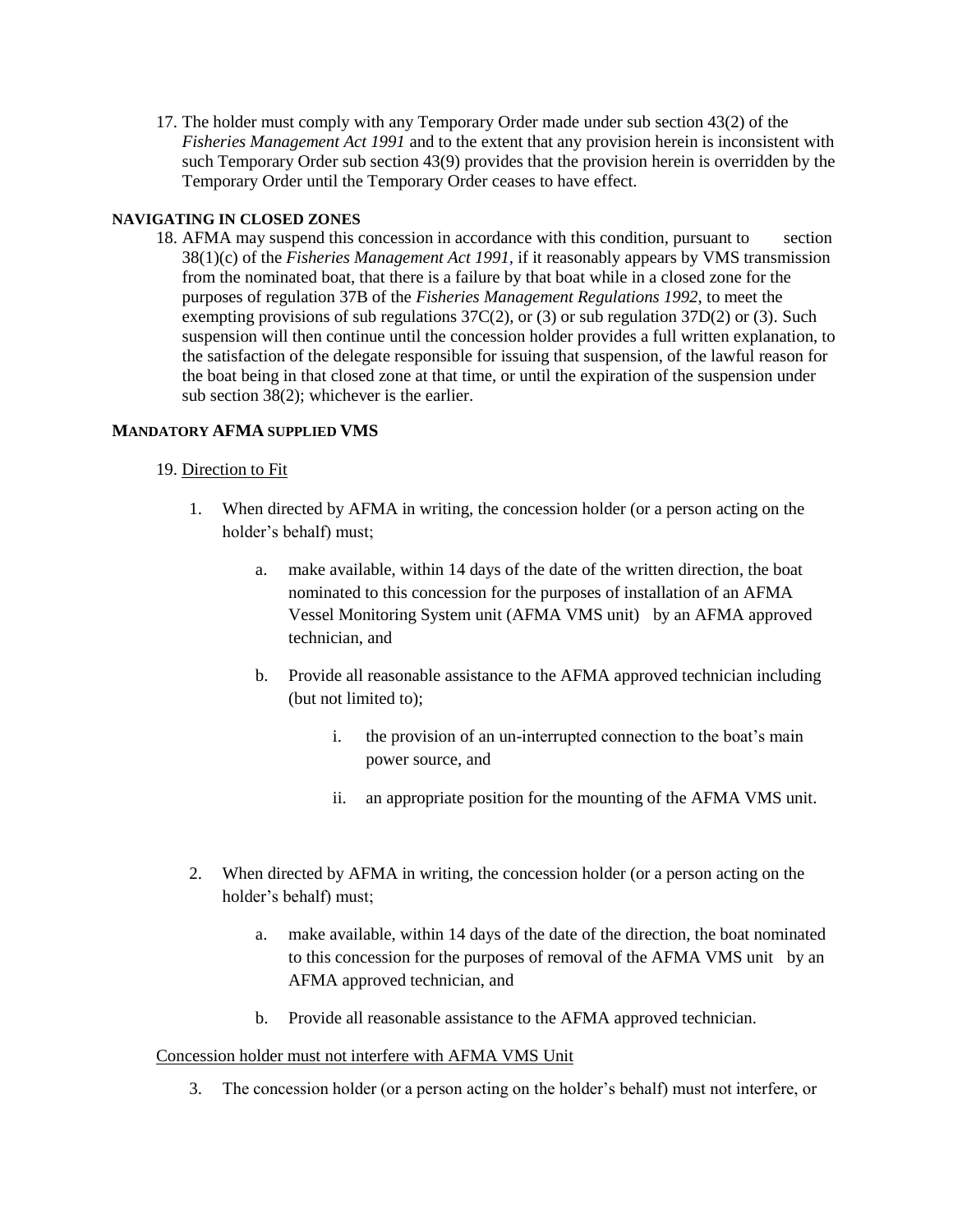attempt to interfere, with the operation of the AFMA VMS Unit.

## **Definitions:**

*AFMA VMS Unit Means a Vessel Monitoring System (VMS) unit wholly owned by AFMA, marked with AFMA identifications and supplied by AFMA and fitted by an AFMA approved technician.*

*Interfere For the purposes of these conditions 'interfere' includes, but is not limited to;*

- *Physical obstruction or removal of the AFMA VMS unit, or*
- *Deliberately disconnecting or otherwise interfering with the power supply to the AFMA VMS unit, or*
- *Deliberate physical interference with the casing or any external or internal components of the AFMA VMS unit.*

# **Notes**

| Must Make boat available | - Where the boat is not made available in accordance condition 19 1 (a)<br>or 19 $2(a)$ , AFMA may suspend this concession pursuant to section<br>$38(1)(c)$ of the Fisheries Management Act 1991. |
|--------------------------|----------------------------------------------------------------------------------------------------------------------------------------------------------------------------------------------------|
| Must maintain VMS Unit   | - Regardless of AFMA's decision to fit an AFMA VMS unit, the holder<br>must continue to maintain a VMS unit in accordance with regulation 9D<br>of the Fisheries Management Regulations 1992.      |
|                          | <b>Remains the property of AFMA</b> - At all times the AFMA VMS unit remains the sole property of AFMA.<br>The holder is liable for any costs incurred as a result of loss or damage               |

# **HANDLING AND TREATMENT OF BYCATCH**

*to the unit.*

20. The concession holder (or a person acting on the holder's behalf) must not mistreat bycatch.

## **Definitions:**

*Mistreat means taking, or failing to take, any reasonable action or actions, which results, or is likely to result, in the;*

- *i. death of, or*
- *ii. injury to, or*
- *iii. causing of physiological stress to*

*any bycatch.*

*Bycatch means any species that physically interact with fishing vessels and/or fishing gear (including auxiliary equipment) and which are not usually kept by commercial fishers.(***Bycatch** species may include fish, crustaceans, sharks, molluscs, marine mammals, reptiles and birds. **Bycatch** includes listed protected